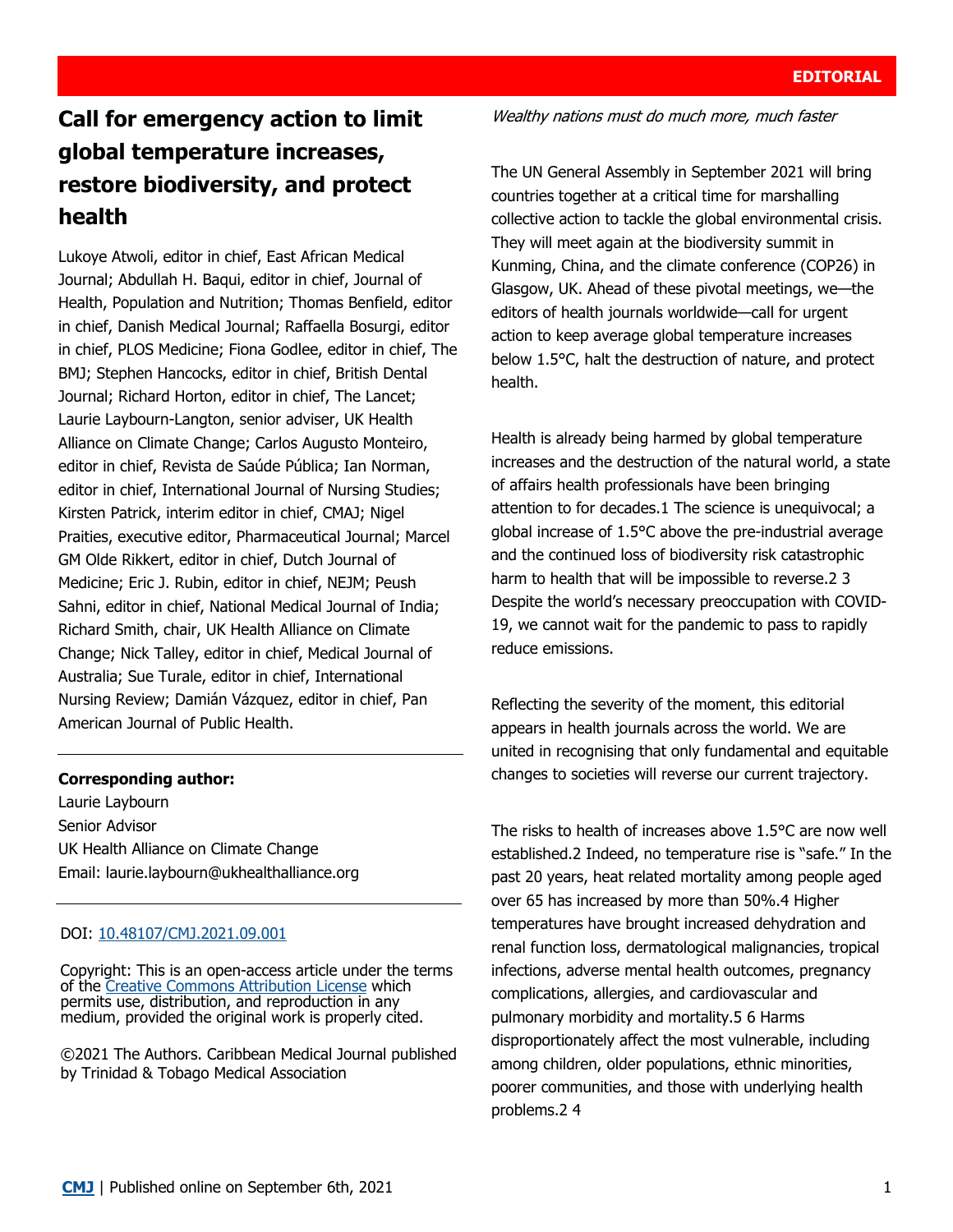Global heating is also contributing to the decline in global yield potential for major crops, falling by 1.8-5.6% since 1981; this, together with the effects of extreme weather and soil depletion, is hampering efforts to reduce undernutrition.4 Thriving ecosystems are essential to human health, and the widespread destruction of nature, including habitats and species, is eroding water and food security and increasing the chance of pandemics.3 7 8

The consequences of the environmental crisis fall disproportionately on those countries and communities that have contributed least to the problem and are least able to mitigate the harms. Yet no country, no matter how wealthy, can shield itself from these impacts. Allowing the consequences to fall disproportionately on the most vulnerable will breed more conflict, food insecurity, forced displacement, and zoonotic disease with severe implications for all countries and communities. As with the COVID-19 pandemic, we are globally as strong as our weakest member.

Rises above 1.5°C increase the chance of reaching tipping points in natural systems that could lock the world into an acutely unstable state. This would critically impair our ability to mitigate harms and to prevent catastrophic, runaway environmental change.9 10

### **Global targets are not enough**

Encouragingly, many governments, financial institutions, and businesses are setting targets to reach net-zero emissions, including targets for 2030. The cost of renewable energy is dropping rapidly. Many countries are aiming to protect at least 30% of the world's land and oceans by 2030.11

These promises are not enough. Targets are easy to set and hard to achieve. They are yet to be matched with credible short and longer term plans to accelerate cleaner technologies and transform societies. Emissions reduction plans do not adequately incorporate health considerations.12 Concern is growing that temperature rises above 1.5°C are beginning to be seen as inevitable, or even acceptable, to powerful members of the global community.13 Relatedly, current strategies for reducing emissions to net zero by the middle of the century

implausibly assume that the world will acquire great capabilities to remove greenhouse gases from the atmosphere.14 15

This insufficient action means that temperature increases are likely to be well in excess of 2°C,16 a catastrophic outcome for health and environmental stability. Critically, the destruction of nature does not have parity of esteem with the climate element of the crisis, and every single global target to restore biodiversity loss by 2020 was missed.17 This is an overall environmental crisis.18

Health professionals are united with environmental scientists, businesses, and many others in rejecting that this outcome is inevitable. More can and must be done now—in Glasgow and Kunming—and in the immediate years that follow. We join health professionals worldwide who have already supported calls for rapid action.19 1

Equity must be at the centre of the global response. Contributing a fair share to the global effort means that reduction commitments must account for the cumulative, historical contribution each country has made to emissions, as well as its current emissions and capacity to respond. Wealthier countries will have to cut emissions more quickly, making reductions by 2030 beyond those currently proposed20 21 and reaching net-zero emissions before 2050. Similar targets and emergency action are needed for biodiversity loss and the wider destruction of the natural world.

To achieve these targets, governments must make fundamental changes to how our societies and economies are organised and how we live. The current strategy of encouraging markets to swap dirty for cleaner technologies is not enough. Governments must intervene to support the redesign of transport systems, cities, production and distribution of food, markets for financial investments, health systems, and much more. Global coordination is needed to ensure that the rush for cleaner technologies does not come at the cost of more environmental destruction and human exploitation.

Many governments met the threat of the COVID-19 pandemic with unprecedented funding. The environmental crisis demands a similar emergency response. Huge investment will be needed, beyond what is being considered or delivered anywhere in the world.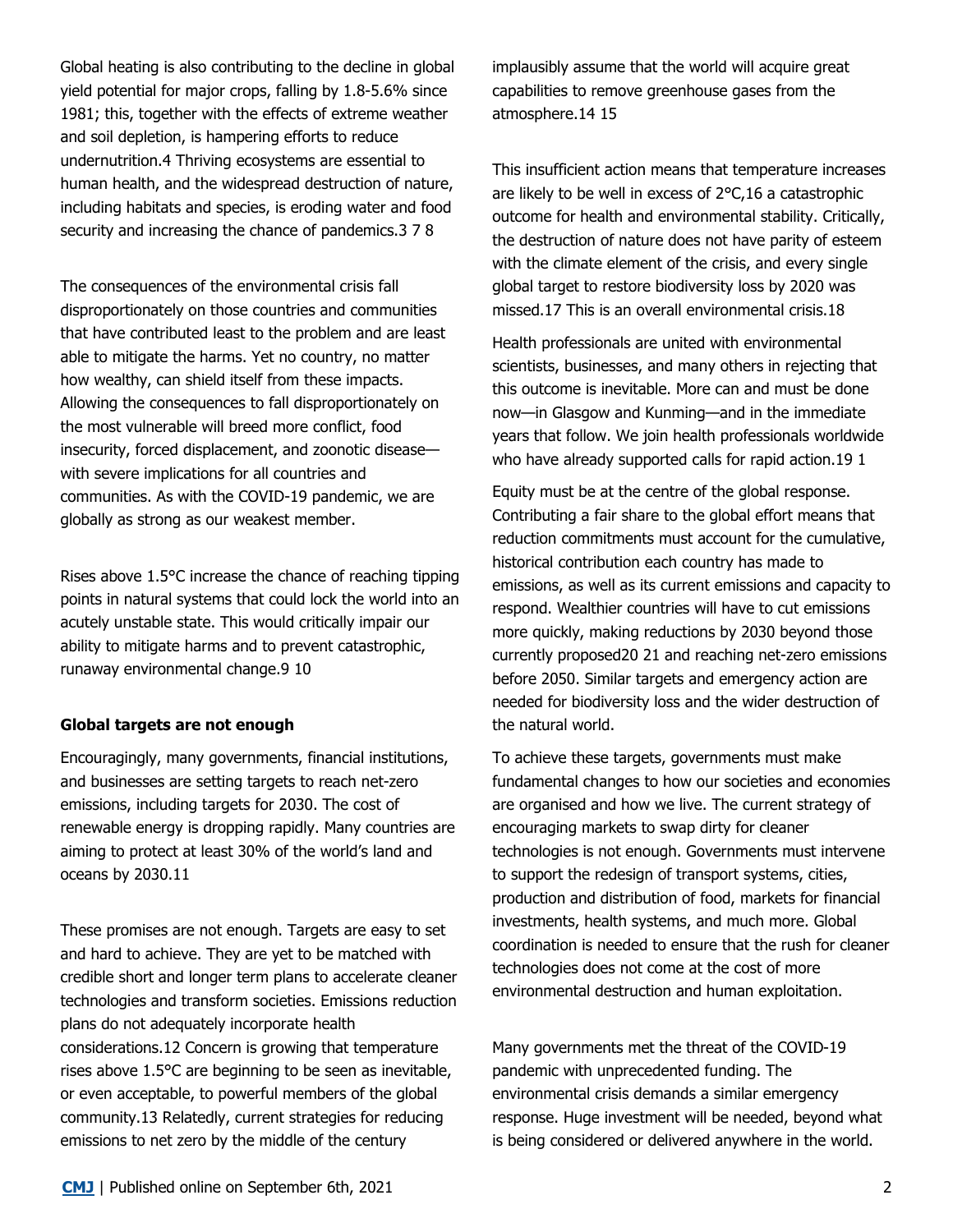But such investments will produce huge positive health and economic outcomes. These include high quality jobs, reduced air pollution, increased physical activity, and improved housing and diet. Better air quality alone would realise health benefits that easily offset the global costs of emissions reductions.22

These measures will also improve the social and economic determinants of health, the poor state of which may have made populations more vulnerable to the covid -19 pandemic.23 But the changes cannot be achieved through a return to damaging austerity policies or the continuation of the large inequalities of wealth and power within and between countries.

## **Cooperation hinges on wealthy nations doing more**

In particular, countries that have disproportionately created the environmental crisis must do more to support low and middle income countries to build cleaner, healthier, and more resilient societies. High income countries must meet and go beyond their outstanding commitment to provide \$100bn a year, making up for any shortfall in 2020 and increasing contributions to and beyond 2025. Funding must be equally split between mitigation and adaptation, including improving the resilience of health systems.

Financing should be through grants rather than loans, building local capabilities and truly empowering communities, and should come alongside forgiving large debts, which constrain the agency of so many low income countries. Additional funding must be marshalled to compensate for inevitable loss and damage caused by the consequences of the environmental crisis.

As health professionals, we must do all we can to aid the transition to a sustainable, fairer, resilient, and healthier world. Alongside acting to reduce the harm from the environmental crisis, we should proactively contribute to global prevention of further damage and action on the root causes of the crisis. We must hold global leaders to account and continue to educate others about the health risks of the crisis. We must join in the work to achieve environmentally sustainable health systems before 2040, recognising that this will mean changing clinical practice. Health institutions have already divested more than

\$42bn of assets from fossil fuels; others should join them.4

The greatest threat to global public health is the continued failure of world leaders to keep the global temperature rise below 1.5°C and to restore nature. Urgent, society-wide changes must be made and will lead to a fairer and healthier world. We, as editors of health journals, call for governments and other leaders to act, marking 2021 as the year that the world finally changes course.

**Competing interests:** We have read and understood BMJ policy on declaration of interests and FG serves on the executive committee for the UK Health Alliance on Climate Change and is a Trustee of the Eden Project. RS is the chair of Patients Know Best, has stock in UnitedHealth Group, has done consultancy work for Oxford Pharmagenesis, and is chair of the Lancet Commission of the Value of Death. None further declared.

**Provenance and peer review:** Commissioned; not externally peer reviewed.

This editorial is being published simultaneously in many international journals. Please see the full list here: [https://www.bmj.com/content/full](https://www.bmj.com/content/full-list-authors-and-signatories-climate-emergency-editorial-september-2021)-list-authors-andsignatories-climate-[emergency](https://www.bmj.com/content/full-list-authors-and-signatories-climate-emergency-editorial-september-2021)-editorial-september-2021

This is an Open Access article distributed in accordance with the terms of the Creative Commons Attribution (CC BY 4.0) license, which permits others to distribute, remix, adapt and build upon this work, for commercial use, provided the original work is properly cited. See: [http://](http://creativecommons.org/licenses/by/4.0/) [creativecommons.org/licenses/by/4.0/](http://creativecommons.org/licenses/by/4.0/) 

### **References**

- 1. Health Recovery Net. Available from: [https://](https://healthyrecovery.net/) [healthyrecovery.net/](https://healthyrecovery.net/)
- 2. Intergovernmental Panel on Climate Change. Summary for policymakers. In: Global warming of 1.5°C. An IPCC special report on the impacts of global warming of 1.5°C above pre-industrial levels and related global greenhouse gas emission pathways, in the context of strengthening the global response to the threat of climate change, sustainable development, and efforts to eradicate poverty. 2018.